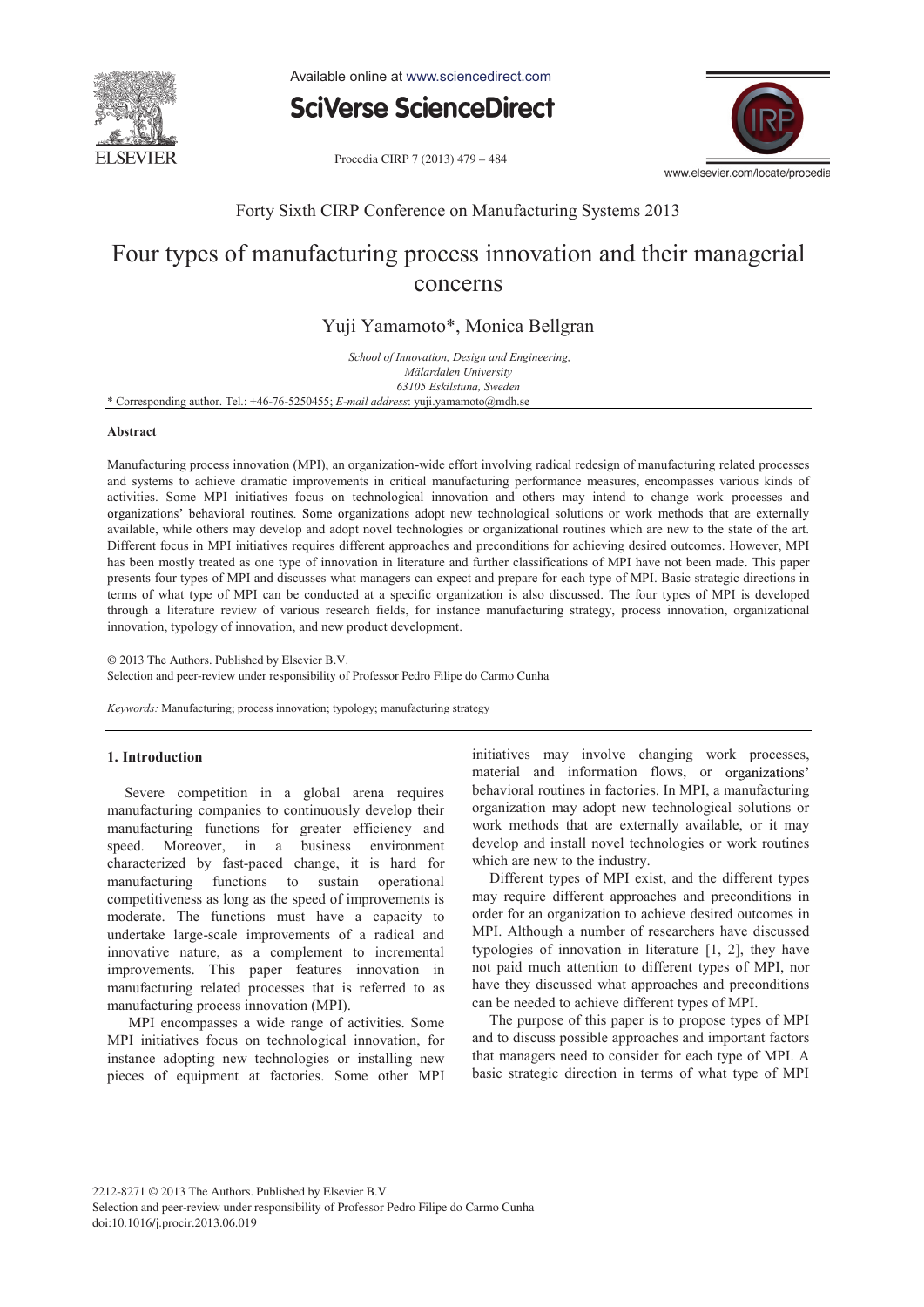can be conducted in a specific manufacturing organization is also discussed. The types of MPI have been developed through a literature review of research fields such as manufacturing strategy, process innovation, organizational innovation, and innovation management.

#### **2. Conceptualization of MPI**

In this section, MPI is conceptualized in more detail. Manufacturing process innovation can be defined in various ways, but in this paper it is defined based on the well-known definition of process innovation suggested by Hammer and Champy [3]; an organization-wide effort that involves fundamental rethinking and radical redesign of manufacturing related processes and systems to achieve dramatic improvements in manufacturing performance measures such as cost, quality, service, and speed. In MPI, changes are made not only in the processes of transforming raw materials into products, but also other support processes and systems related to, for instance production planning, logistics, purchasing, administration, engineering, and management [4]. Since MPI is an organization-wide effort, it is usually conducted in a form of a project or an initiative. This paper focuses on factory-level MPI. Some researchers describe MPI as an abrupt step change, while others discuss that MPI does not necessarily mean one big jump but can be a result of many smaller changes that occur in concert and reinforce each other toward a radically new form [5].

A life cycle of MPI, here termed as a process of MPI, has been analyzed by a numbers of researchers. Various life cycle models of MPI have been presented in the literature [6, 7]. These models are different at a detail level but in general they contain three phases that can be called, preparation, design, and implementation. Each phase involves different activities as shown in Table 1.

Table 1. Phases in a process of MPI

| Phase          | Activity                                                                                                                                                                                                                                                                                                          |
|----------------|-------------------------------------------------------------------------------------------------------------------------------------------------------------------------------------------------------------------------------------------------------------------------------------------------------------------|
| Preparation    | Securing management commitment, identifying<br>processes to be improved, aligning with corporate<br>and business strategies, establishing process<br>vision, setting stretched targets, forming a<br>promotion organization and/or a<br>steering<br>committee, formulating<br>projects,<br>providing<br>education |
| Design         | focused<br>Analyzing<br>exploring<br>processes.<br>alternatives, designing new processes, prototyping<br>and evaluating new processes                                                                                                                                                                             |
| Implementation | Implementing new processes, training employees,<br>monitoring performance measures, continuing<br>improvements                                                                                                                                                                                                    |

Some researchers advocate a normative and liner process of MPI, based on the assumption that that a change can be managed and controlled through wellthought-out and analytical-driven planning exercises. The mentioned kind of approach toward a change is often called deliberate approach [8]. Some other researchers advocate another kind of approach so called deliberate-emergent approach [8, 9, 10]. In the deliberate-emergent approach, MPI is initiated and its targets are set by the management, but how to achieve the targets are largely left to employees to discover through experiments and learning.

#### **3. Approach toward classifying MPI**

One of the purposes of this paper is to classify MPI into a few types. To meet this purpose, the present study adopted an approach including three steps;

- Undertaking a literature review to gather models, frameworks, discussions, etc. that can be relevant to classifying MPI,
- Analyzing the gathered information to identify appropriate dimensions of classifying MPI, and
- Constructing a model that presents types of MPI.

#### *3.1. Literature review*

The literature review started with searching with keywords such as "innovation and type". "manufacturing, innovation, and type", "process" innovation and type", "manufacturing, strategy, and type", in online databases for instance Web of Science. Google Scholar, Emerald, etc. The articles and books that included models and frameworks classifying various kinds of changes or innovations were selected for the review. The selected articles and books were from various research fields, such as innovation management, process innovation, manufacturing strategy, organizational innovation, and new product development.

#### *3.2. Analysis of the collected models and frameworks*

The models, frameworks, and discussions in the reviewed literature classified changes or innovations in one or more of following three dimensions; scale of change, subject of change, and innovativeness of change.

The scale of change refers to at which system level a change occurs. A change can happen at a subsystem (e.g. a small part of a factory) or across the whole system (e.g. the whole factory) [11]. This dimension is less relevant to the classification of MPI, because MPI is related to a large-scale change.

Another dimension is the subject of change. It concerns what is mainly intended to be changed or